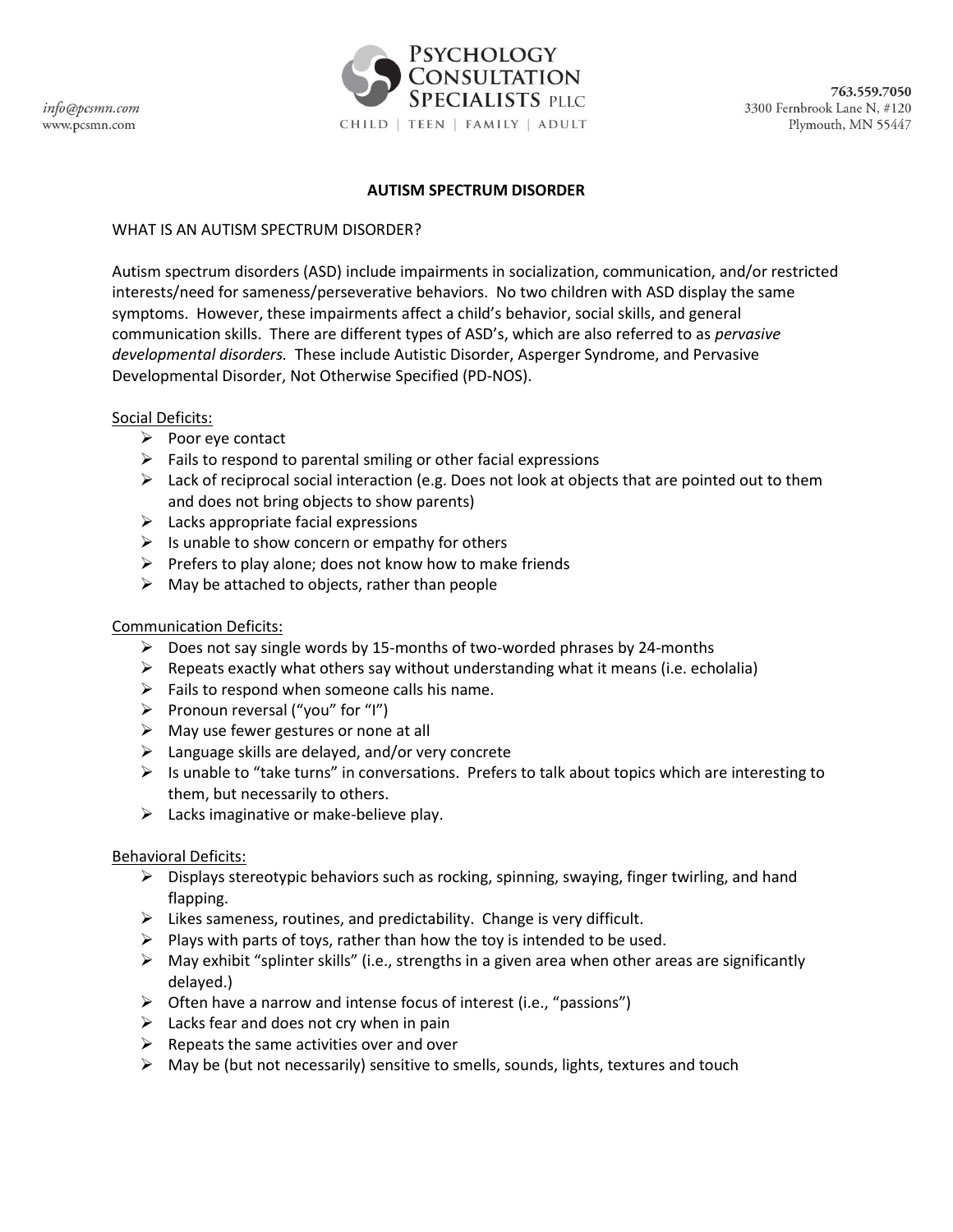info@pcsmn.com www.pcsmn.com



## WHAT CAUSES ASD'S

Studies continue to explore the causes of autism, although at this time we do not know what causes ASD. However, we do know that if a family has a child diagnosed with ASD, there is a 10x greater likelihood that future children may also have an ASD. Studies have demonstrated that in families with autism, there are often other developmental concerns (i.e., language delays, learning disorders, anxiety, mood disorders). We also know that certain medical conditions tend to occur more often with ASD's, especially autistic disorder. These conditions include fragile X syndrome, tuberous sclerosis, congenital rubella syndrome, and untreated PKU.

# *Current scientific evidence does not support a link between the measles-mumps-rubella (MMR) vaccine or any combination of vaccines and ASD. There is also no scientific proof to support a link between thimerosal (a mercury-containing preservative) and ASD. Regardless, vaccines no longer contain mercury.*

About 25% of children diagnosed with ASD will have normal developmental until about 18-months of age, after which they gradually or suddenly lose many skills (i.e., stop talking, stop waving good-bye, stop looking when their names are called, more withdrawn). However, upon careful review of video tapes of these children at 1-year birthdays, subtle signs of ASD were actually shown.

### HOW IS AN ASD DIAGNOSED?

Because children with ASD have weaknesses in a variety of domains, several professionals may be involved in the assessment. Depending upon the areas of deficit, the following people may be involved:

- $\triangleright$  Developmental pediatrician
- $\triangleright$  Child neurologists
- $\triangleright$  Speech and language pathologists
- $\triangleright$  Occupational therapists
- $\triangleright$  Psychologists
- $\triangleright$  Child psychiatrist

Comprehensive assessments generally include:

- $\triangleright$  Careful observation of play and child interactions
- $\triangleright$  Detailed history and physical examination (including history of seizures)
- $\triangleright$  Assessment of development (including adaptive functioning)
- $\triangleright$  Specific tools utilized to examine how many ASD symptoms the child is manifesting
- $\triangleright$  Hearing test
- $\blacktriangleright$  Language evaluation